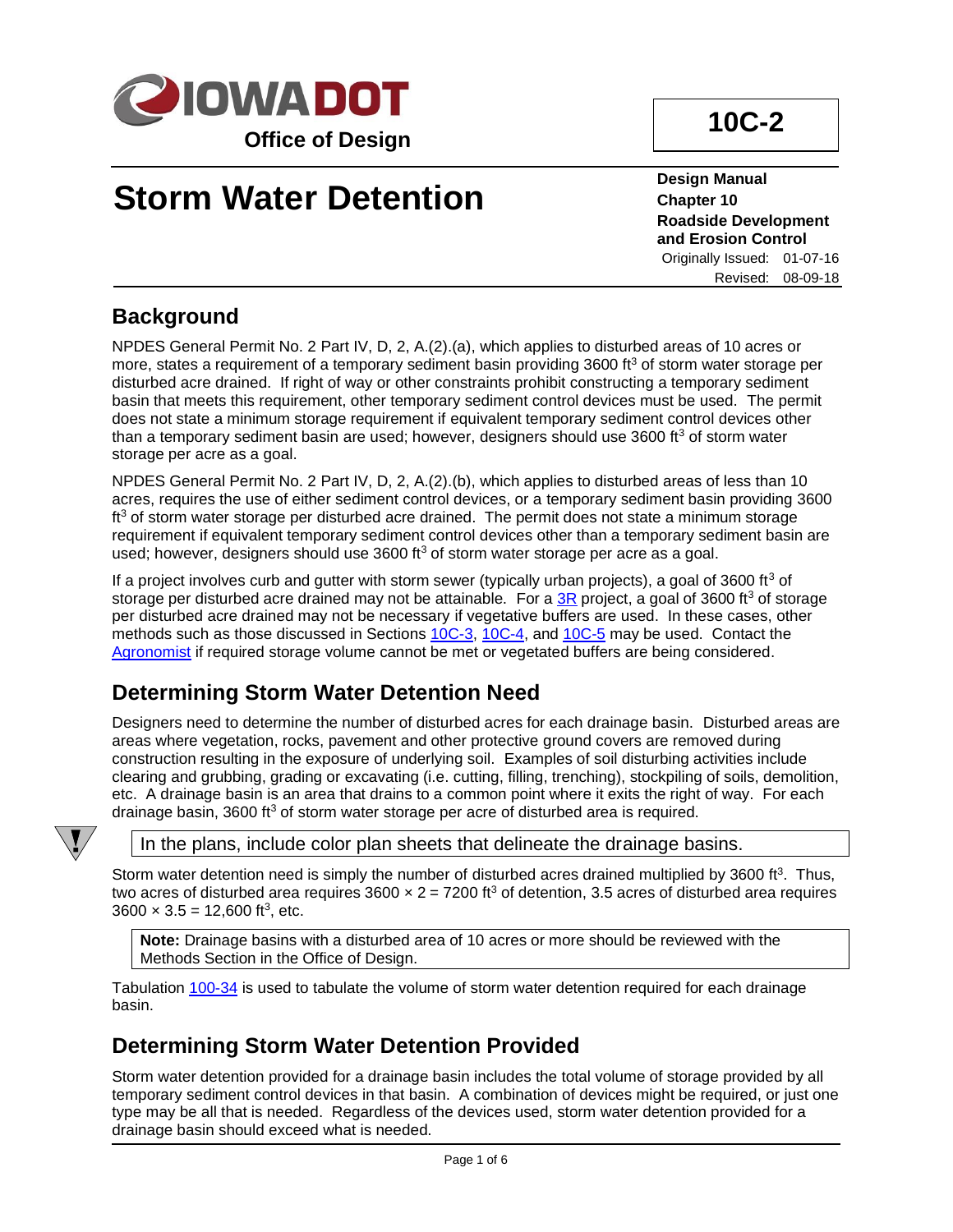Tabulation [100-34](../tnt/PDFsandWebFiles/IndividualPDFs/0100-34.PDF) is used to tabulate total storm water volumes required and provided. Tabulations [100-](../tnt/PDFsandWebFiles/IndividualPDFs/0100-18.PDF) [18,](../tnt/PDFsandWebFiles/IndividualPDFs/0100-18.PDF) [100-14,](../tnt/PDFsandWebFiles/IndividualPDFs/0100-14.PDF) [100-32,](../tnt/PDFsandWebFiles/IndividualPDFs/0100-32.PDF) an[d 100-33](../tnt/PDFsandWebFiles/IndividualPDFs/0100-33.PDF) are used to tabulate storage volumes for each of the temporary sediment control devices. Use final ditch grades (or as-built ditch grades if using existing ditches) when filling in these tabs. In areas where ditch grade varies between devices, designers will need to determine an average percent slope.

## **Temporary Sediment Control Devices for Storm Water Detention**

Temporary sediment control devices used for storm water detention include Silt Fence Ditch Checks [\(EC-](../SRP/IndividualStandards/ec201.pdf)[201\)](../SRP/IndividualStandards/ec201.pdf), Rock Check Dams [\(EC-302\)](../SRP/IndividualStandards/ec302.pdf), Temporary Sediment Control Basins [\(EC-601\)](../SRP/IndividualStandards/ec601.pdf), Silt Basins [\(EW-403\)](../SRP/IndividualStandards/ew403.pdf), and Slash Mulch Berms [\(570-1\)](../tnt/PDFsandWebFiles/IndividualPDFs/0570-01.pdf). These devices detain storm water, which allows sediment to settle out. See Section [10C-1](10c-01.pdf) for information regarding these devices, including how they are bid.

#### **Silt Fence for Ditch Check [\(EC-201\)](../SRP/IndividualStandards/ec201.pdf)**

Silt fence ditch checks are the most common temporary sediment control device used for storm water detention. Use these unless directed otherwise.

Shallow ditch installations are used in ditches shallower than 19 inches. No ditch installations are used in areas without a backslope.

#### **Rock Check Dam [\(EC-302\)](../SRP/IndividualStandards/ec302.pdf)**

Occasionally, a few silt fence ditch checks will fail and need to be replaced with rock check dams. A quantity of rock check dam based on a percentage of silt fence ditch check is included in the plans, see Section [10C-1.](10c-01.pdf)

At times, the Roadside Development Section will call for rock check dams rather than silt fence ditch checks. When rock check dams are called for in the plans, refer to Table 3 of Section [10C-1](10c-01.pdf) for spacing requirements. Verify they will be located outside of the construction clear zone.

#### **Temporary Sediment Control Basin [\(EC-601\)](../SRP/IndividualStandards/ec601.pdf)**

Temporary sediment control basins are placed at the point where storm water runoff leaves the right of way. They are required for disturbed areas of 10 acres or more. They are optional for disturbed areas less than 10 acres.

#### **Silt Basin [\(EW-403\)](../SRP/IndividualStandards/ew403.pdf)**

Silt basins are most commonly used in ditches upstream of culverts to intercept storm water and allow sediment to settle out. They may also be used when silt fence ditch checks or rock check dams don't provide adequate storage. Silt ditches and silt dikes may be used in shallow ditch and/or no ditch areas where adequate storage cannot be achieved using Detail 570-4.

#### **Slash Mulch Berm [\(570-1\)](../tnt/PDFsandWebFiles/IndividualPDFs/0570-01.pdf)**

Slash mulch berms are used as an alternative to silt fence for ditch check.



Include slash mulch berms in the plans only if requested by Roadside Development Section.

## **Tabulations**

Calculating storm water volume involves several tabulations typically filled out in the following order:

- 1. Stormwater Drainage Basin and Storage (Tabulation [100-34\)](../tnt/PDFsandWebFiles/IndividualPDFs/0100-34.PDF)
- 2. Silt Fence for Ditch Checks (Tabulation [100-18\)](../tnt/PDFsandWebFiles/IndividualPDFs/0100-18.PDF)
- 3. Rock Check Dams (Tabulation [100-32\)](../tnt/PDFsandWebFiles/IndividualPDFs/0100-32.PDF)
- 4. Silt Basins (Tabulation [100-14\)](../tnt/PDFsandWebFiles/IndividualPDFs/0100-14.PDF)
- 5. Temporary Sediment Control Basins (Tabulation [100-33\)](../tnt/PDFsandWebFiles/IndividualPDFs/0100-33.PDF)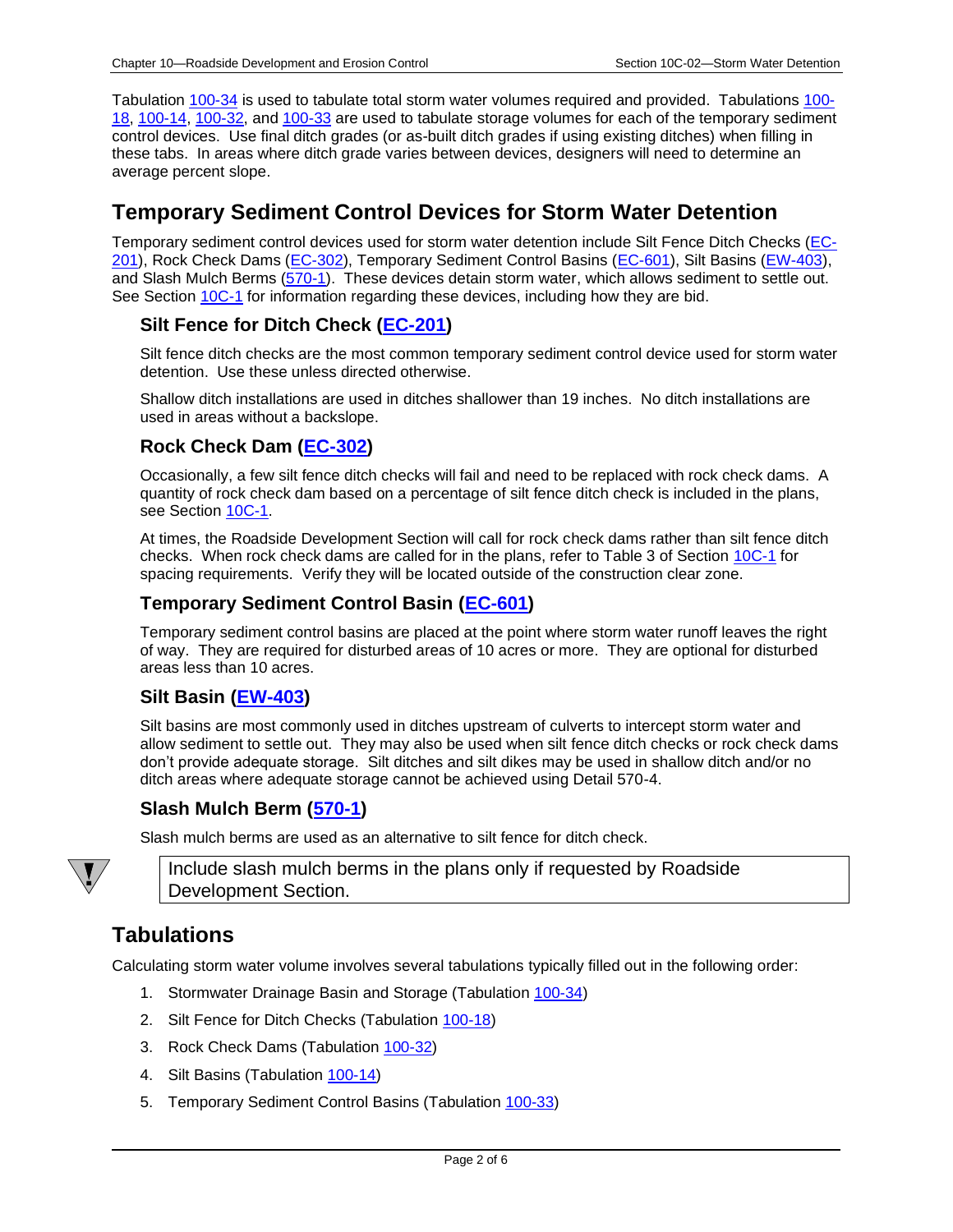Not all types of storm water storage devices will be needed for each project, so which tabs to include will vary from project to project. However, Tabulation 100-34 is required on all projects involving storm water detention.

**Note:** Storm water tabs should be filled out prior to D5 because some projects may require more detention than can be provided by the control devices referenced above. This may result in the need for additional right-of-way or easement.

#### **Stormwater Drainage Basin and Storage [\(100-34\)](../tnt/PDFsandWebFiles/IndividualPDFs/0100-34.PDF)**

This tab requires designers to determine the total disturbed area for each drainage basin. A drainage basin is an area that drains to a common point where storm water leaves the right-of-way. As explained in Section [10C-1,](10c-01.pdf) disturbed areas are areas where vegetation, rocks, pavement and other protective ground covers are removed during construction resulting in the exposure of underlying soil. Once this has been determined for a drainage basin, this is entered into Tabulation 100-34.

Some (or all) of the drainage basin may not provide areas for storage. This is entered into the Disturbed Area without Storage Provided column. The remainder is entered into the Disturbed Area with Storage Provided Column, which is used to determine Total Storage Volume Required. As noted at the start of this section, 3600 ft<sup>3</sup> of storage is required per acre of disturbed area where the storage can be provided, so the formula for determining required storage volume for a drainage basin is:

Total Storage Volume Required (ft<sup>3</sup>) = Disturbed Area with Storage Provided (acres)  $\times$  3600

The Disturbed Area without Storage Provided is not included in the Total Storage Volume Required.

Tabulation 100-34 is also where storm water detention devices (best management practices) are listed, and where total storage volume provided for each best management practice is calculated for each drainage basin. For areas without storage provided, the best management practices are listed, but no storage calculations are provided.

#### **Silt Fence for Ditch Checks [\(100-18\)](../tnt/PDFsandWebFiles/IndividualPDFs/0100-18.PDF)**

The storm water detention volume calculation for each device is based on using the average of the upstream end area and the downstream end area, and the spacing between the upstream and downstream devices.

Storm water volume =  $\frac{1}{2}$  (upstream end area + downstream end area)  $\times$  spacing

Ditch foreslope, backslope, and width are required to calculate end areas, see Figure 1.



**Figure 1:** End area for a temporary sediment control device. FS = ditch foreslope, BS = ditch backslope,  $DW =$  ditch width, and  $H =$  device height.

The end area consists of two triangular components and one rectangular component. The formula is:

End area =  $\frac{1}{2}$  x H x H x FS + DW x H +  $\frac{1}{2}$  x H x H x BS

 $=$   $\frac{1}{2}$  x H<sup>2</sup> x FS + DW x H +  $\frac{1}{2}$  x H<sup>2</sup> x BS

Refer to Table 2 of Sectio[n 10C-1](10c-01.pdf) for spacing requirements. These were calculated such that the top of the downstream device is at approximately the same elevation as the bottom of the upstream device.

The height of silt fence is 19 inches (1.58 feet). Silt fence tends to droop between posts, so storage volume is calculated using a 15% reduction in the height of the device. For silt fence ditch checks, this results in a functional height, H, of  $0.85 \times 1.58$  feet = 1.343 feet. With the 15% reduction in height, the upstream end area is always zero and the ponded length is less than the spacing, see Figure 2.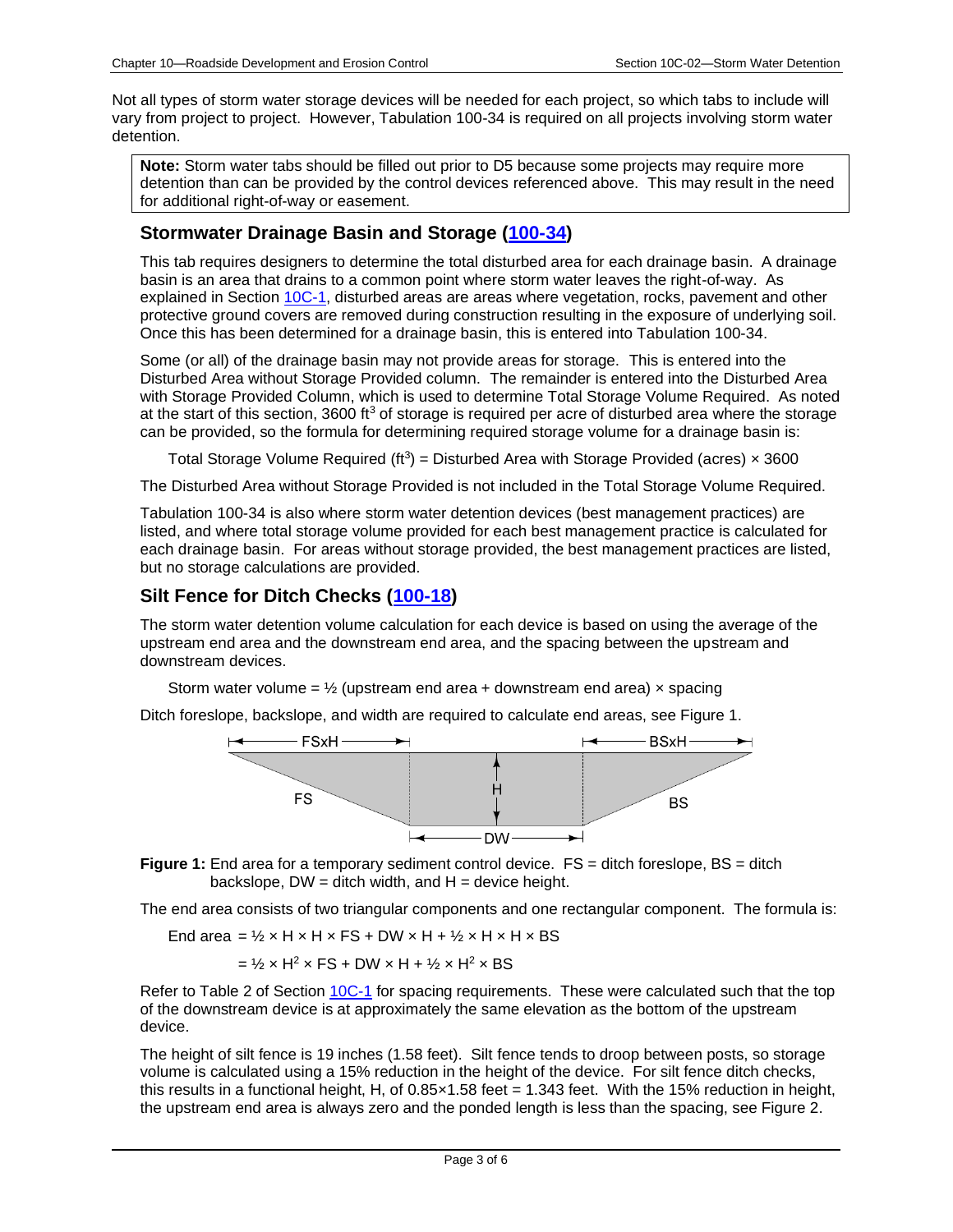

**Figure 2:** 15% reduction in height reduces upstream end area to zero.

Rather than calculating the ponded length, the device spacing is used to simplify calculations, see Figure 3.



**Figure 3:** Calculating storage volume.

This simplifies the formula for storm water volume to:

Storm water volume =  $\frac{1}{2}$  x spacing x ( $\frac{1}{2}$  x H<sup>2</sup> x FS + DW x H +  $\frac{1}{2}$  x H<sup>2</sup> x BS)

This is the formula the calc files use to calculate storage volume for each silt fence ditch check. The formula slightly over calculates storage volume, but the assumed 15% reduction in height results in storage volume calculations that are still somewhat conservative.



If an Avg. % Slope of 6% or greater is entered into the calc file, it will produce a value of XX for Spacing. Contact the Roadside Development Section in the Office of Design for guidance. Rock check dams may be required. If the Roadside Development Section approves the use of silt fence ditch check, simply type in a value for Spacing to override the code.

Refer to Section [10C-1](10c-01.pdf) for determining maintenance and removal quantities.

#### **Rock Check Dam [\(100-32\)](../tnt/PDFsandWebFiles/IndividualPDFs/0100-32.PDF)**

Storm water volume calculations are done in the same manner as for Silt Fence for Ditch Check. Similar to silt fence ditch checks, the top of rock check dams generally won't be perfectly level. To account for this, storage volume is calculated using a 10% reduction in the height of the device. This results in a functional height, H, of 1.8 feet used for storage volume calculations. This reduces the upstream end area to zero, so the same storage volume formula for silt fence ditch checks is used for rock check dams:

Storm water volume =  $\frac{1}{2}$  x spacing x ( $\frac{1}{2}$  x H<sup>2</sup> x FS + DW x H +  $\frac{1}{2}$  x H<sup>2</sup> x BS)

Similar to silt fence ditch checks, the formula slightly over calculates storage volume, but the assumed 10% reduction in height results in storage volume calculations that are still somewhat conservative.

Refer to Table 3 in Section [10C-1](10c-01.pdf) for spacing requirements. Like silt fence ditch checks, these were calculated such that the top of the downstream device is at approximately the same elevation as the bottom of the upstream device.



Calculate storm water volume only for rock check dams that are called out by the Roadside Development Section for use as storm water detention devices. Do not calculate storm water volume for rock check dams included as replacement for silt fence ditch checks.

Refer to Section [10C-1](10c-01.pdf) for determining maintenance and removal quantities.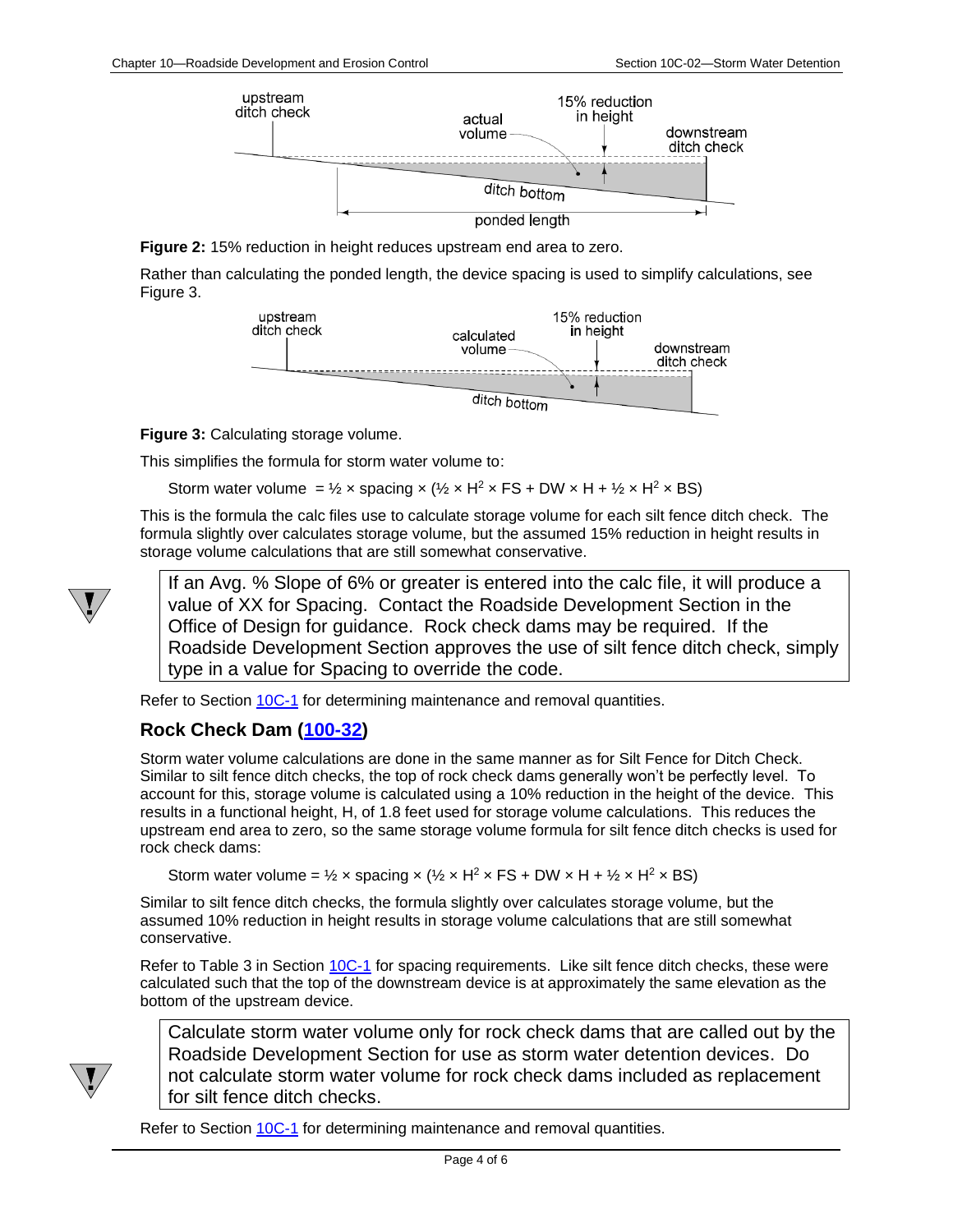#### **Tabulation of Silt Basins [\(100-14\)](../tnt/PDFsandWebFiles/IndividualPDFs/0100-14.PDF)**

Silt basins differ from silt fence ditch checks and rock check dams in that they typically aren't placed in a series; rather, they are typically placed in particular locations such as upstream of culverts. As such, storage volume isn't based on spacing, but on the 50 foot length shown on [EW-403.](../SRP/IndividualStandards/ew403.pdf) Also, silt basins are excavated into the ditch, so the sides of the basin are approximately vertical. For calculation purposes, they assumed to be vertical. Similar to rock check dams, the top of silt basins generally won't be perfectly level. To account for this, storage volume is calculated using a 5% reduction in the height of the device. This results in a functional height, H, of 2.85 feet used for storage volume calculations. The resulting equation for determining storage volume is:

Storm water volume =  $\frac{1}{2}$  x Length x (upstream end area + downstream end area)

 $=$   $\frac{1}{2}$  x Length x [Width x Height + Width x (Height - Length x Avg.%Slope)]

where:

Width = basin width, typically 10 feet

Height = basin height, functional height of 2.85 feet is used

Length = basin length, typically 50 feet

Avg.%Slope = average ditch slope

If the average ditch slope is such that Height - Length  $\times$  Avg.%Slope  $\leq$  0, this term is dropped from the equation)

Refer to Section [10C-1](10c-01.pdf) for determining maintenance and removal quantities.

#### **Temporary Sediment Control Basin [\(100-33\)](../tnt/PDFsandWebFiles/IndividualPDFs/0100-33.PDF)**

The storm water detention volume calculation for temporary sediment control basins is similar to silt fence ditch checks and rock check dams. The effective height is taken to be the top of the vertical pipe relative to the ditch grade (rather than the basin bottom), which equates to 2.5 feet. As a result of construction and/or settlement, the top of the vertical pipe in temporary sediment control basins may be somewhat lower than 2.5 feet above ditch grade. To account for this, storage volume is calculated using a 5% reduction in the height of the top of the vertical pipe. This results in a functional height, H, of 2.375 feet used for storage volume calculations. Like silt fence ditch checks and rock check dams, the upstream end area is zero. Unlike silt fence ditch checks and rock check dams, there are no spacing requirements upon which to base volume calculations. Therefore, volume calculations are based on the ponded length.

Storm water volume =  $\frac{1}{2}$  x ( $\frac{1}{2}$  x FS x H<sup>2</sup> + DW x H +  $\frac{1}{2}$  x BS x H<sup>2</sup>) x ponded length

Ponded length is calculated by dividing the functional height of the device by the average ditch slope, see Figure 4.



**Figure 4:** Calculating ponded length.

The resulting equation for determining storage volume is:

Storm water volume =  $(\frac{1}{4} \times FS \times H^2 + \frac{1}{2} \times DW \times H + \frac{1}{4} \times BS \times H^2) \times$ H Avg.%Slope

Refer to Section [10C-1](10c-01.pdf) for determining maintenance and removal quantities.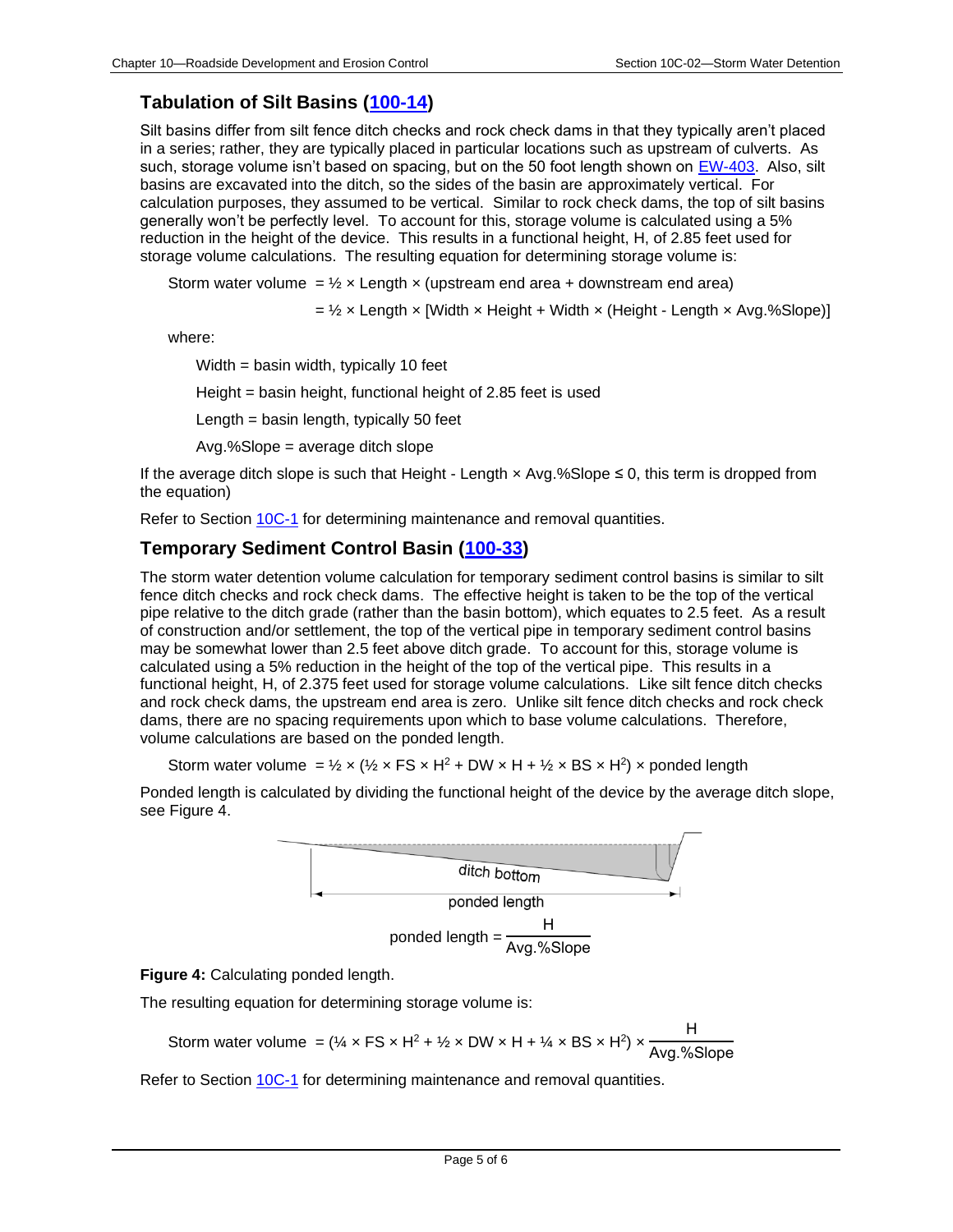### **Storm Water Detention in Shallow or No Ditch Situations**

Occasionally, designers run into situations requiring storm water detention in shallow ditch or no ditch areas. A shallow ditch is defined as a ditch less than 19 inches deep. Silt fence is installed at a height of 19 inches, so if a ditch is less than 19 inches deep, storm water can potentially pond deep enough to run around a silt fence ditch check rather than being captured.

A no ditch situation is defined as an area with no backslope (at least within the right-of-way).

#### **Shallow Ditch**

As shown in Standard Road Plan EC-201, silt fence is placed transverse to the foreslope, and then hooked to parallel the ditch. Tabulation [100-18](../tnt/PDFsandWebFiles/IndividualPDFs/0100-18.PDF) is used to tab the silt fence. This is tabbed as a Type 4 installation.

Figure 5 shows the end area associated with a shallow ditch installation. The parallel run of silt fence is located several feet behind the breakover for the backslope. This creates a small rectangular area. To simplify calculations, part of this rectangular area is ignored. The result is an end area the same as is used for a normal silt fence ditch check installation, thus the same equation is used.



**Figure 5:** End area for shallow ditch.

Unlike standard ditches, the bottom of a shallow ditch may be less than 10 feet wide. In some situations (for example, a temporary runaround), the ditch may be a V ditch. In a case such as this, enter a value of 0 for DW.

#### **No Ditch**

As shown in Standard Road Plan EC-201, silt fence is placed transverse to the foreslope, and then hooked to parallel the toe of foreslope. Tabulation [100-18](../tnt/PDFsandWebFiles/IndividualPDFs/0100-18.PDF) is used to tab the silt fence. This is tabbed as a Type 5 installation.

Figure 6 shows the end area associated with a no ditch installation. The parallel run of silt fence acts as a backslope. The end area is essentially the same as is used for a normal silt fence ditch check; however, the backslope is 0. The installation extends about 14 feet beyond the toe of the foreslope. To be conservative, use 13 feet for DW. This will also account for situations when the ground beyond the toe of foreslope continues to slope away, which would slightly decrease storage volume.





For both shallow ditch and no ditch situations, if the ditch grade (shallow ditch situations) or grade along the toe of foreslope (no ditch situations) is less than 0.5%, place a run of silt fence 5 feet parallel to the shallow or no ditch installation to capture stormwater that could run around the end of the installation. An additional run of silt fence is always placed at the right-of-way line.

Standard Road Plan [EW-403,](../SRP/IndividualStandards/ew403.pdf) Temporary Erosion Control Measures, may also be used in some no ditch situations if silt fence ditch checks don't provide adequate storage.

### **Example – Tabulating Storm Water Storage**

Example – [Tabulating Storm Water Storage](10C-02/Example.pdf)